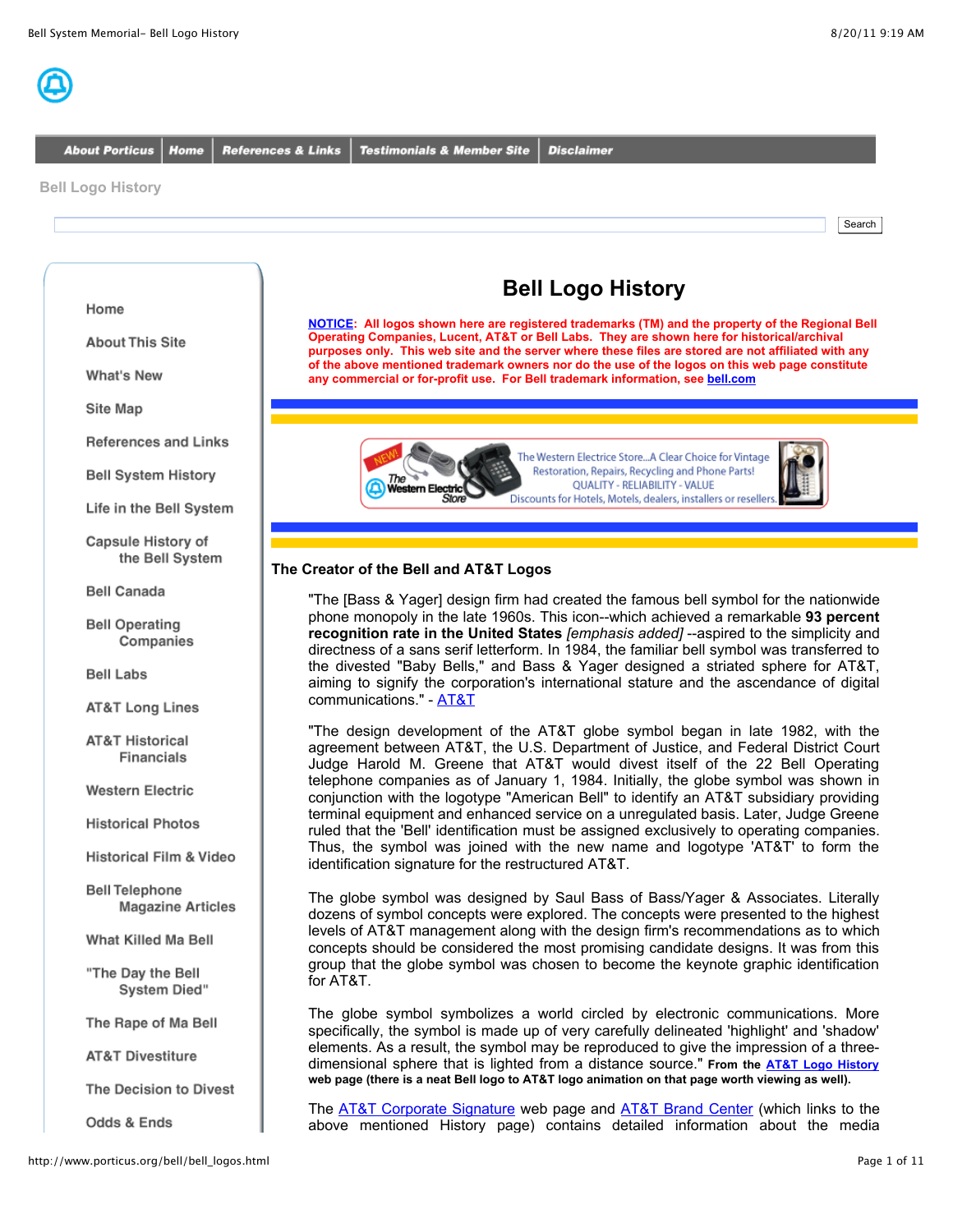The Eastland Disaster

**Bell System Employee Stories** 

**Bell System Property** (Not) For Sale

Bell Logo History

**Trading Post Bell System** items wanted. for sale, for trade, etc.

**Bell System Advertisements** 

Don Lively's **Essay and More** 

Miscellaneous

**Retirees Information** 

Trademarks and Copyrights

**Visitor Comments** 

Dew (Distant Early **Warning Line** Project)

"Yellow Pages" for old phones and parts

**Directory Assistance** U.S. & Canada

applications, appearance, and standards that should be followed for the AT&T logo/name.

The 2010 AT&T Information Services phone directories in the AT&T Southeast, (former BellSouth) region, has released their new phone directories with the history of the Bell and Bell logos. Thank you to David Massey for sending us this page.

The new AT&T logo (post divestiture) started out with 24 versions and a complex set of rules for its proper usage. This became a real problem for AT&T to deal with and so in the October 6, 1987 issue of the corporate magazine called "FOCUS", they published an article that discussed the logo issue with the employees. To view this article click **HERE**.

Later, in about 1999, AT&T decided to use a constant eight lines in the logo regardless of the size of the logo in printed form.

In 2005 AT&T merged with SBC to form a "new" AT&T. A short animation of the emergence of the new AT&T logo can be viewed by clicking **HERE**. The logo history involving SBC and AT&T is shown in two PDF documents released on November 21, 2005 when they unveiled the new logo. You can view these documents by clicking **HERE** and **HERE**.



**UPDATE: On November 21, 2005 the new AT&T logo was unveiled:**



**New! As part of our re-design project, we have carefully recreated the Bell Logos in their original format. We have all of the logos that the Bell System used in 1970's and early 1980's in the following formats: Adobe Illustrator, Adobe Photoshop and in (.gif). We are working on the other logos, however the Bass & Yager version is the most complete version we have. Simply click on**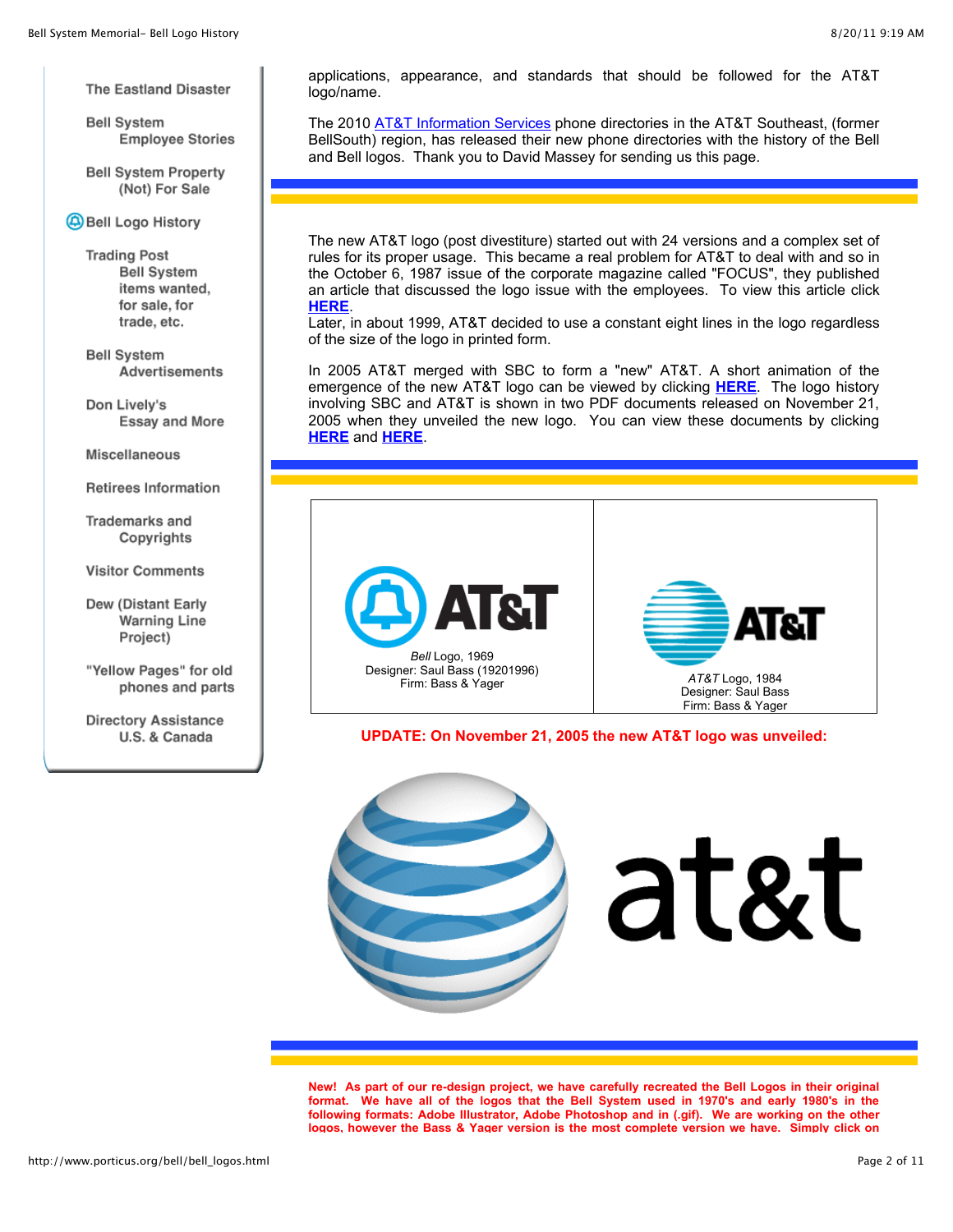**logos, however the Bass & Yager version is the most complete version we have. Simply click on the appropriate logo and you will be redirected to the Bell Logo Downloads page. (Download site will be unavailable until August 24th due to upgrades.)**



Along with the modern-day Bell logo, the Bell System also unveiled the famous **yellow/gold** (ochre: Red=243 Green=207 Blue=29 or Hex= #F3CF1D) and "**process blue**" (Red=0 Green=145 Blue=201 or Hex= #0091C9) color stripes in 1969 (similar to what you see at the top of this paragraph.) The stripes appeared on company vehicles, hard hats, etc. What people think is gold is actually "ochre" (their form of yellow/gold) which was developed from a derivative of the old gold that was used in the earlier decals. The blue is also unique and both are still manufactured to the original specs. The blue is a form of process blue.

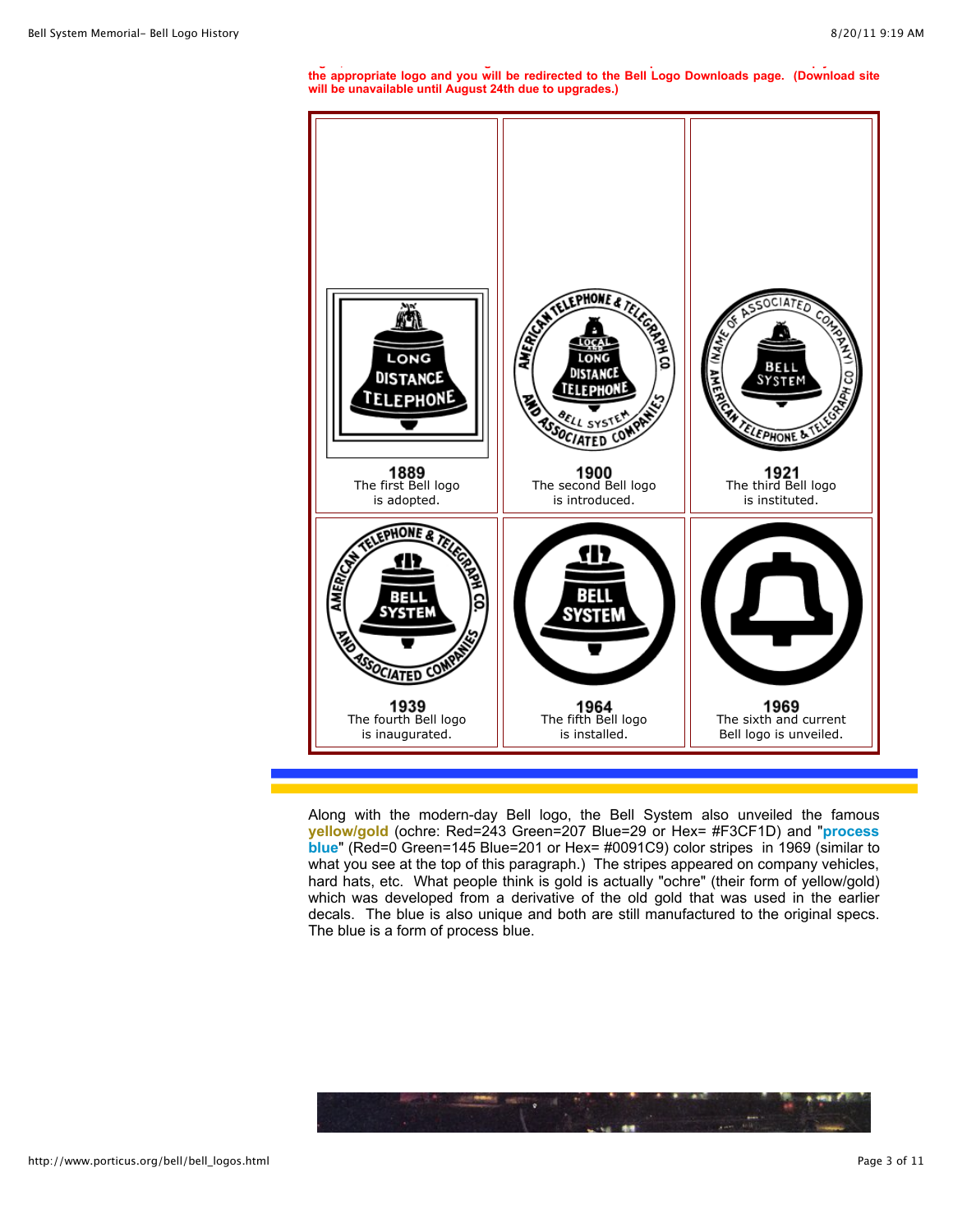

**Click on image above to view entire 3M advertisement (contributed by John S. Flack) Scanned from page 24 of the May 24, 1982 issue of "Telephony - International Issue"**

Bell was always an innovator, reflective sheeting material was used by them on their original 1939 bell decal and on every vehicle ever since, even through today. It has been reduced to one white reflective stripe on Verizon vehicles.



**Click on image above to view entire 3M advertisement (contributed by John S. Flack) Scanned from page 21 of the May 24, 1982 issue of "Telephony - International Issue"**

The 1969's new look was all about visual communication. Blue was to be the new symbol of telecommunications (the future) as well as the change in the Bell logo. The ochre represents a remembrance of the past (notice Blue is atop the ochre) and then there was the gray/green bottom also so the public could recognize the truck as a telephone company vehicle. That color would also carry through to many other company pieces of equipment such as cross boxes, protector housings etc. That was

so it would be recognized as telephone company equipment.

By branding all vehicles with the new look was to bring about a friendlier appearance to the company and get away from that military look. Today visual communication has turned to red and black for telecommunications; just look at the many smaller telcos such as Sprint, Cablevision etc.

## **The above information on the stripes was contributed by John Stallone (ATCA member #3315)**

The older Bell System vehicles were painted a military-looking camouflage color. The official color of this Bell System paint was Sherwin Williams "Bell System Green-grey, JX-6047". Thanks to Tim Fox for this information!

**The following article introducing the 1969 change in the Bell Logo and introduction of the blue and yellow stripes appeared in the September/October 1969 Bell Telephone Magazine publication:**

"The stylized bell in the circle and the colorful truck below give a thumbnail preview of what is to come for visible parts of the Bell System plant such as care trucke nublic phones and business offices. Crisp blue and vellow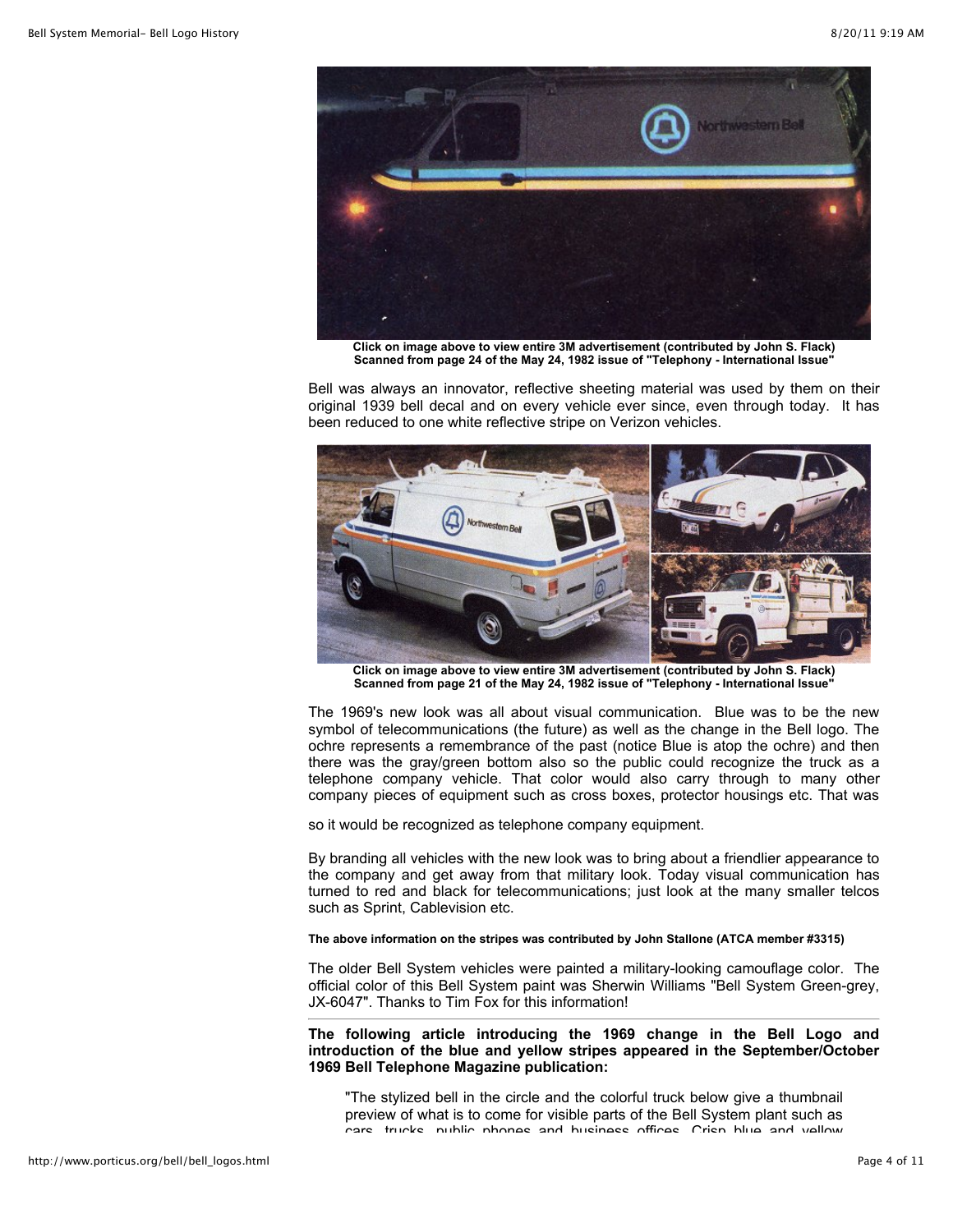vars, trucks, public phones and business offices. Crisp blue and yellow stripes will mark the new design for vehicles, separating the white heatreflecting top from a grey-green bottom. The revised Bell seal will be used with simple, easier-to-read lettering to identify the various Bell companies and will appear on stationery and phone bills. Because of the nationwide size of the task, the cutover to the new designs and symbols will be gradual, with most changes taking place over a five-year period. Some items must undergo more experiment; some field testing is needed; economic decisions, as distinct from design decisions, must be made. But the paint shops and sign makers already have started to transform the Bell System's face."



# **Looking Ahead**



Click on image above to view high resolution scan of 1969 logo.

**Webmaster's Note:** The Bell Telephone System undertook the largest Corporate Identity Program in the United States of America. Project consisted of redesign of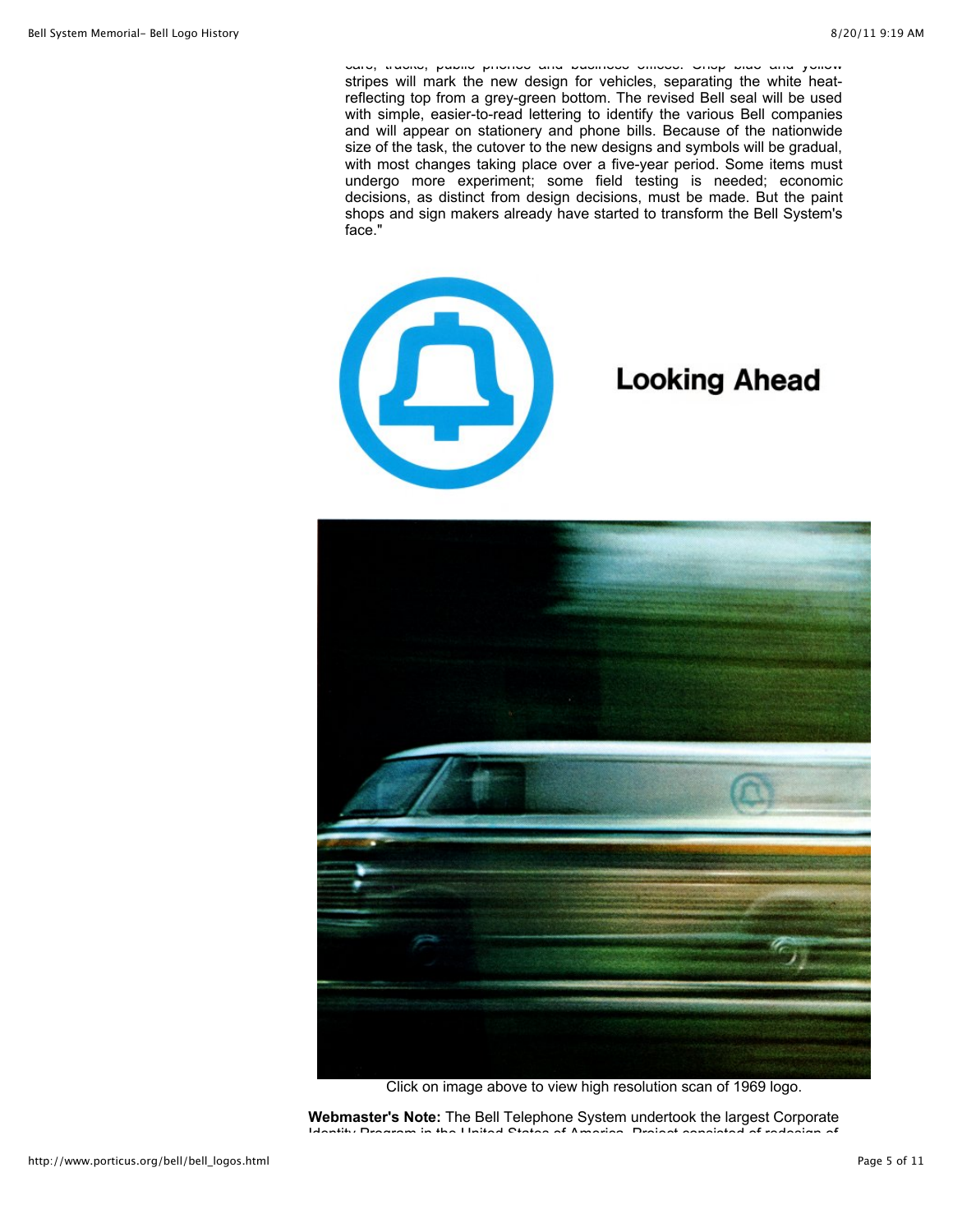Identity Program in the United States of America. Project consisted of redesign of 135,000 Bell System fleet vehicles; 22,000 buildings 1,250,000 phone booths; 170,000,000 telephone directories.

With, 1,060,000 employees; 80,000,000 customers. It took five years to implement this program - from 1969-1972 - and without the aid of computers!

A scan is downloadable/viewable of the AT&T logo changes (similar to above but with the additional change in 1984 of AT&T's logo since the courts prohibited them to use the Bell logo after divestiture.) The original copy I received from AT&T was not of high quality - looked like a copy of a copy of a copy! So there is a lot of distortion in the logo

dimensions (some look egg-shaped!). Click **HERE** to view or download the PDF file or **HERE** to download the GIF file format.

Another scan of a Bell logo history document dating back to sometime between 1939 and 1963 can be viewed **HERE** (thanks to Ross Hamilton).

#### **The Bell symbol History The Chronology Reference: Bell Atlantic**

In Boston, on March 10, 1876, Alexander Graham Bell transmits the first complete message - "Mr. Watson, come here, I want you!" - with the use of his invention, the telephone.

About two years later during the period from July 30, 1878 to April 17, 1880, a series of Massachusetts corporations controlling Mr. Bell's patent rights are organized. Bell Telephone Co., is the first of the corporations and is soon superseded by National Bell Telephone Co., which is replaced with American Bell Telephone Co. These firms supply telephone instruments to Bell-licensed exchange companies across the country. The Bell-licensed exchange companies then rent the telephone instruments to local subscribers.

Then on March 3, 1885, the American Telephone and Telegraph Co. (now known as AT&T) is established as a subsidiary of American Bell Telephone Co. Because the firm connects remote exchanges, it is popularly called the long-distance company.

#### **1889 - First Bell logo**

Alexander Graham Bell's original telephone patents expire during the years 1893 and 1894. Many independent telephone companies were formed after the expiration of Bell's patents and there is fierce competition for the next 20 years.

On December 30, 1899, AT&T succeeds American Bell as the parent of the Bell System. In general, the system's division of labor is as follows: AT&T provides overall support and direction for the other companies in the Bell System, its Long Lines Department manages long-distance service, Bell Telephone Laboratories (formed in 1925) conducts research and development, Western Electric Co. manufactures communications equipment and the Bell operation companies provide local telephone service.

### **1900 - Second Bell logo**

The Interstate Commerce Commission (ICC) assumes jurisdiction over interstate telephone companies on June 18, 1910.

The U.S. Department of Justice files an antitrust suit against AT&T on July 24, 1913.

The complaint charges AT&T with conspiracy to monopolize and restrain trade in the northwestern states of the USA. Then later that year on December 19th, AT&T Vice President Nathan Kingsbury agrees to provide long-distance connection of Bell System lines to independent phone companies in a letter to the U.S. attorney general. He further agrees not to purchase competing independent without prior ICC approval. This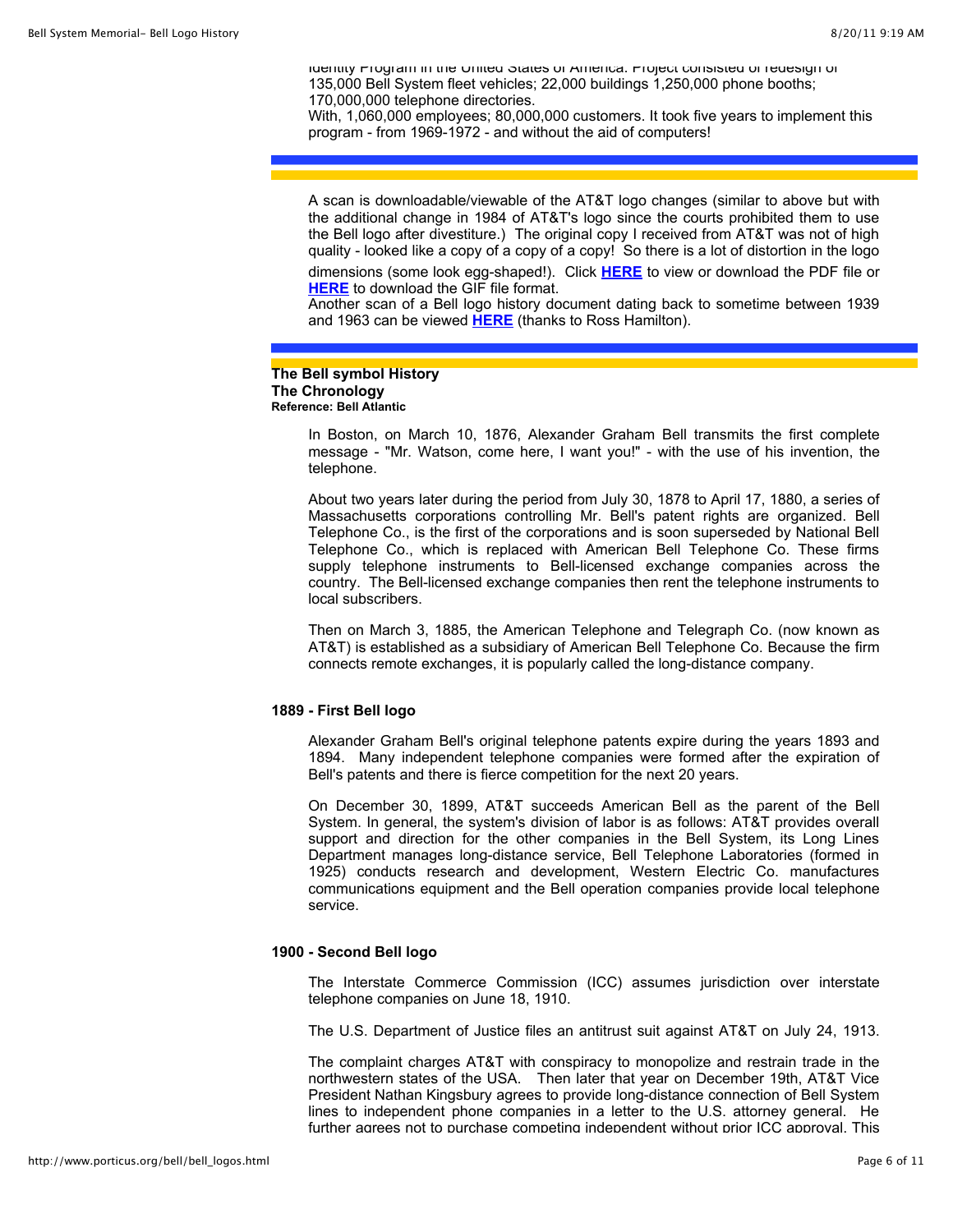further agrees not to purchase competing independent without prior ICC approval. This letter is commonly known and the "Kingsbury Commitment". A consent decree ends the antitrust suit against AT&T on March 26, 1914.

The U.S. government runs the telephone system during the only time in American history from July 1, 1918 to June 30, 1919. The postmaster general serves, in effect, was a super-chief executive officer, although Bell System personnel handle daily operation.

## **1921 - Third Bell logo**

The first broadcast of a football game (University of Chicago v. Princeton) is sent in October of 1922 over telephone wire from Chicago to New York City.

President Franklin D. Roosevelt signs the Communications Act on June 19, 1934. The law places interstate telephone business under the regulation of the newly formed Federal Communications Commission (FCC).

#### **1939 - Fourth Bell logo**

The U.S. Department of Justice files suit against AT&T on January 14, 1949, charging that it conspired with Western Electric to monopolize trade in telephone equipment. The lawsuit attempts to separate the Bell System's manufacturing arm from its research and operating functions.

Over two and one third trillion - 2,300,000,000,000 - telephone calls go through Bell Systems central offices from 1950 to 1975.

A consent decree on January 24, 1956 bars AT&T from engaging in unregulated businesses, brings to a close the Justice Department's antitrust suit against the company. Western Electric remains AT&T's largest single subsidiary.

#### **1964 - Fifth Bell logo**

The FCC reaches its Carterfone decision on June 26, 1968. Carter Electronics of Dallas sought to interconnect its two-way radios with the nationwide phone system. The ruling strikes down interstate tariffs that prohibit attachment or connection of non-Bell System communications equipment to the public network. And it opens the way for competition in the customer-owned equipment market.

### **1969 - The sixth and current Bell logo**

On August 13, 1969 the FCC approves the application of Microwave Communications, Inc. (MCI) to build a private line microwave communications system between Chicago and St. Louis. The action ultimately stimulates full competition in the long-distance phone business.

In 1971, Illinois Bell introduces Call Waiting, Three-Way Calling, Call Forwarding, and Speed Calling.

The Justice Department files a final antitrust suit against AT&T on November 20, 1974, charging monopolization of the telecommunications service and equipment markets. In May of 1977, the test of the world's first network application of fiber optics begins in Chicago. The test proves that customer calls can be transmitted using light waves.

On January 8, 1982 [webmaster's note: I believe there is an error on the bell.com website which states the month and date as August 8] a federal court approves a consent decree breaking up the Bell System into local and long-distance telephone companies. AT&T agrees to divest itself of all Bell operating companies. The issue of which companies would retain rights to the Bell mark and logo is later decided in favor of Cincinnati Bell, Southern New England Telephone Co. (SNET) and the new holding companies, also called Regional Bell Operating Companies (RBOCs).

The Bell System came to an end on January 1, 1984. As a result of divestiture, the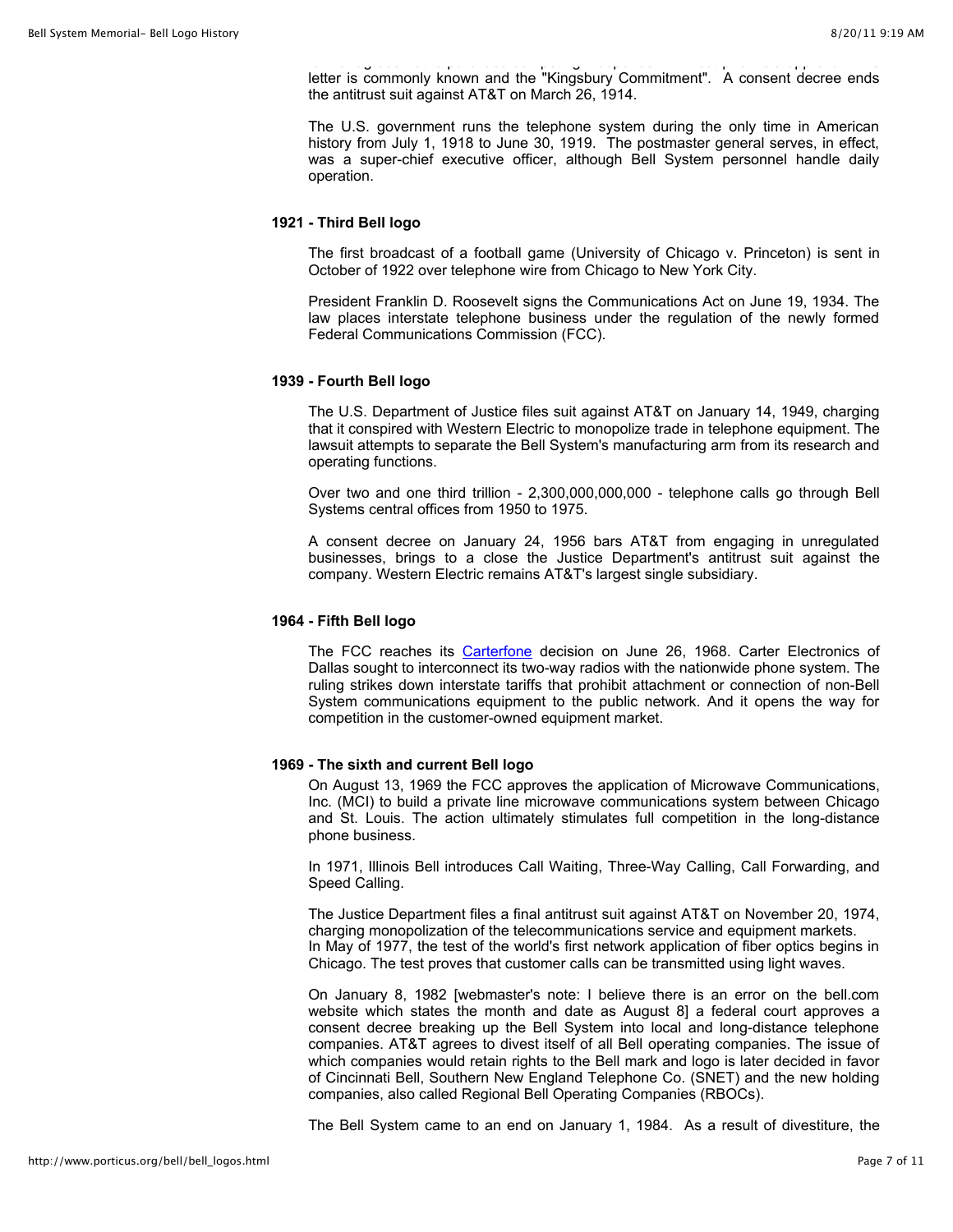seven RBOCs - Ameritech, Bell Atlantic, BellSouth, NYNEX, Pacific Telesis Group, Southwestern Bell Corp. and US West - become the parents of 22 local Bell companies. Cincinnati Bell and SNET, which were not wholly-owned subsidiaries of AT&T, carry on as distinct firms. 1984 coverage map.

President Clinton signs the Telecommunications Act of 1996 on February 8th. The law calls for the opening of local and long-distance telephone and cable television markets to full competition. [Webmaster's note: This 1996 law has probably done more harm to the consumer and the telecommunications industry than the breakup of the Bell System]

A scan of the old Southern Bell logo can be viewed/downloaded by clicking **HERE**.

**The AT&T Long Lines Department** was responsible for connecting the local Bell companies together to provide long distance telephone communication between each Bell company. Here are two logos representing the time period between 1939 and 1963 and the time period after 1969. The one on the left was derived from an original scan by Reynolds Hedland.





recently became...



# **YELLOW PAGES LOGO**

In 1961, the walking fingers logo was introduced to encourage consumers to "let their fingers do the walking" through the Yellow Pages. It became one of the most recognized and well-known advertising themes of all time. One of the biggest corporate oversights in history was AT&T's failure to trademark this symbol. Therefore, the walking fingers logo is in the public domain.

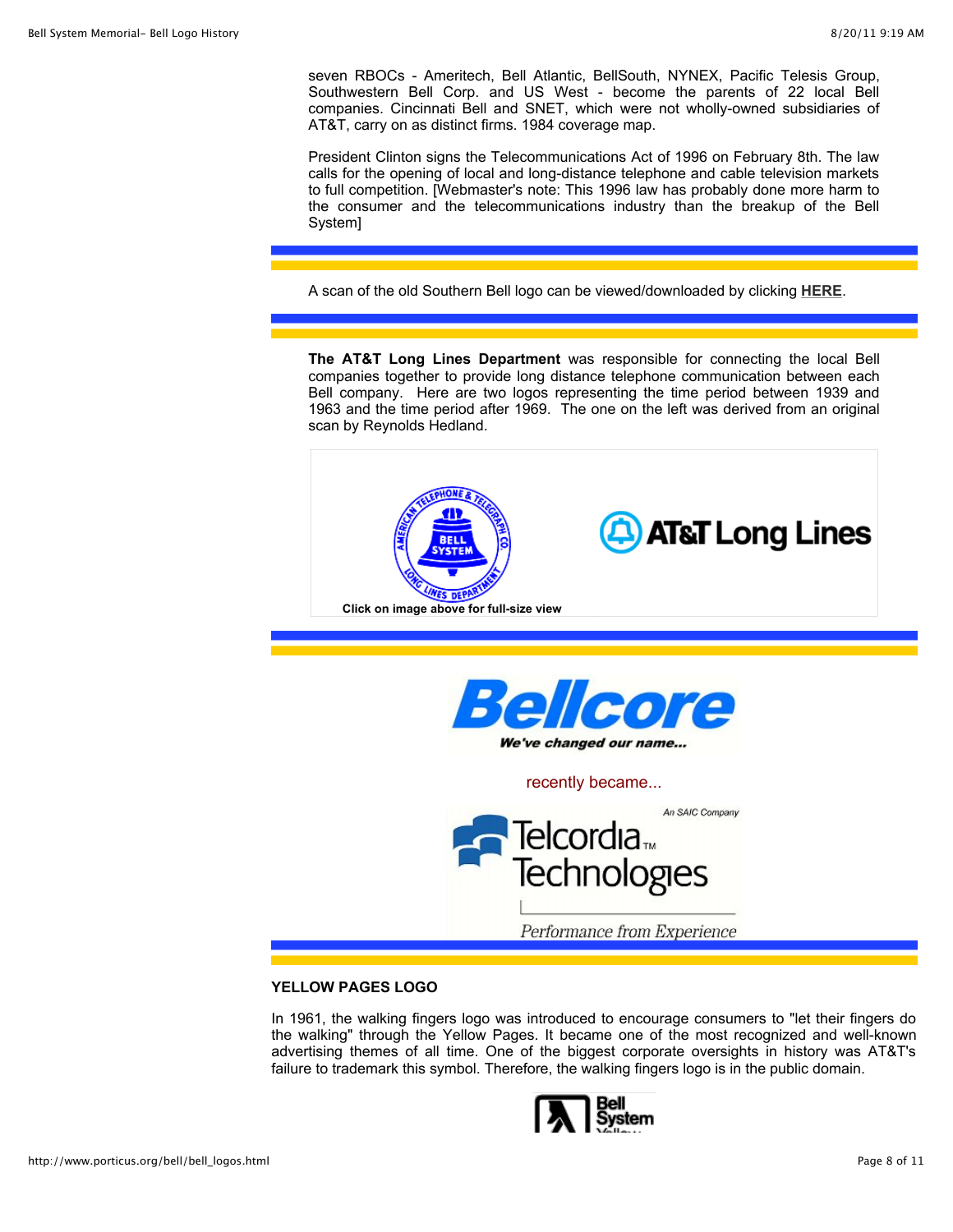

*(click on image above to view full-page advertisement for the Yellow Pages)*

In 1998, the walking fingers logo was dumped by BellSouth Yellow Pages and others for a new logo that incorporated a light bulb and the tagline, "Get an idea."



The "Get an Idea" campaign was suspended two years later and now it's back to the original Walking Fingers logo!

# YELLOWPAGES.COM

SBC and BellSouth created a joint venture, merging their respective online directory businesses. SBC's SMARTpages and BellSouth's Real Yellow Pages merged to form yellowpages.com. After SBC merged with AT&T Corp. in 2005, SBC then became AT&T Inc. and a year later acquired BellSouth. As a result, the "New AT&T" has included the walking fingers within the yellowpages.com logo, heralding back to the days when the original AT&T came up with the logo in 1961.



American Bell was a trial subsidiary of AT&T in 1983, but did not last six months.

There was an article in Bell Telephone Magazine (last issue for 1982) that announced the startup of American Bell. Click HERE to read the article.



And we received the following information from one of the former employees of American Bell:

Hi,

I'm an ex-AT&T employee, and read the memo at http://www.porticus.org/bell/pdf/americanbellprem.pdf

You might be interested that it's slightly incorrect (although not surprising at the time). The (new) American Bell was actually started six months earlier than the date in this memo, on July 1 1982. It originally held the Net 1000 service with about 1000 employees; an additional 27,000 employees joined six months later as reflected in the cited memo.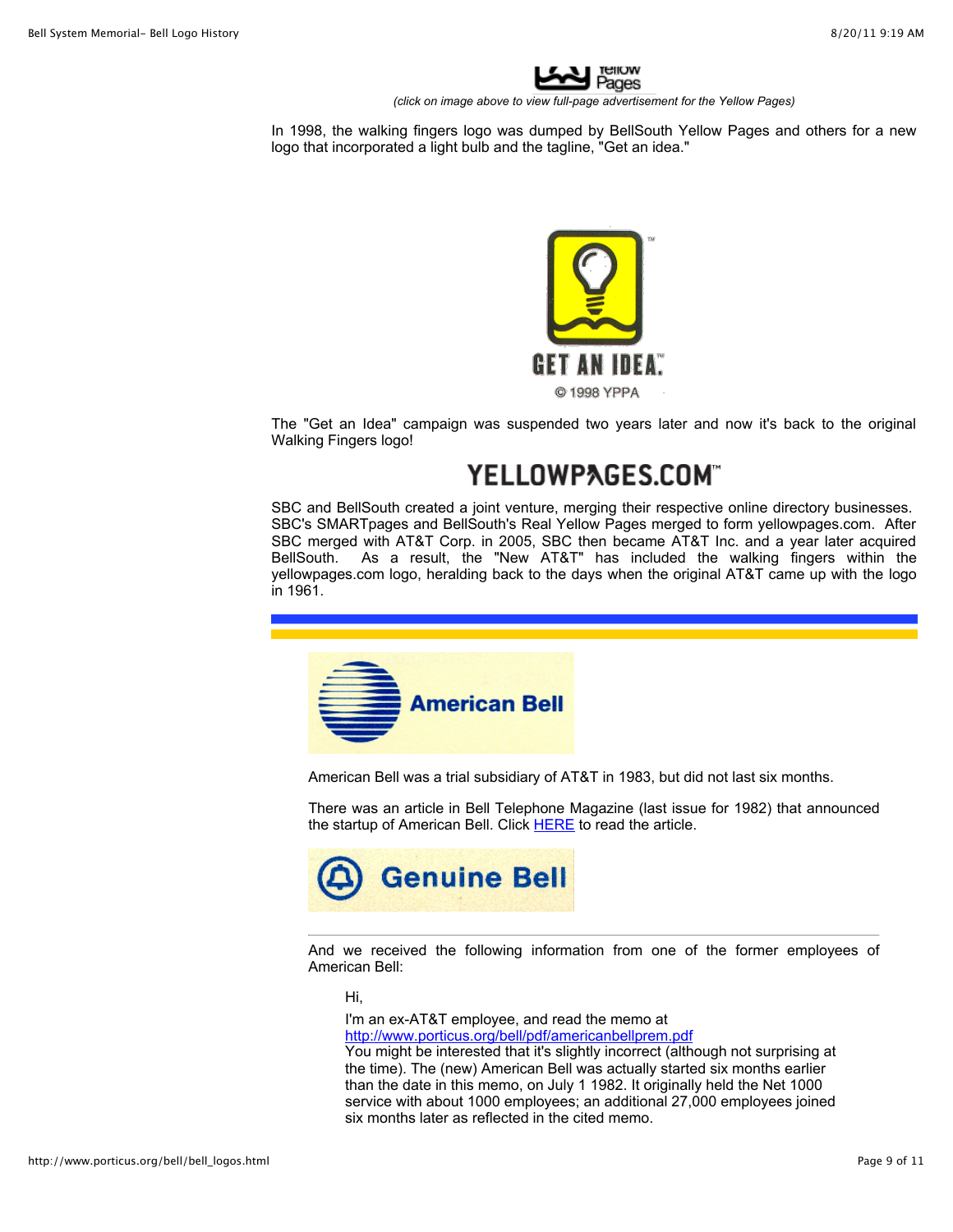Unfortunately, I don't have any paper documentation to prove that, nor have I found anything on the web. However, as one of the first group of 1000, I have a sterling silver American Bell logo (which we recognize as the postdivestiture AT&T "death star" logo), engraved on the back with the name American Bell, my name, the date, and the mantra "first to be chosen". [All 1000 of us received such mementos.] I'd be happy to provide you with a digital photo if you're interested.

The reason I'm not surprised about the error in the memo is that the July 1st group wasn't widely known in AT&T. Soon after Archie McGill took over at head of one division of American Bell on Jan 1 1983, he visited our facility in Lincroft NJ and expressed surprise that our group preceded him in American Bell.

Things were very strange in the "fully separated subsidiary", as we were known. Initially, we couldn't use the library in our building (still owned by Bell Labs), nor could we be with Bell Labs people in official vanpools! It wasn't clear initially how separate we had to be to meet the FCC's regulations, so we weren't supposed to share anything without a manager's approval! Thanks for a great site!

# - Jeremy Epstein

Senior Director, Product Security & Performance P 703.460.5852 | C 703.989.8907 | F 703.460.2599 | W 202.456.1111 AIM jeremyepstein | Skype jjepstein www.webMethods.com



Click image above to see enlarged view

**Bell Canada's Logo**



Our mission is clear: to be recognized by customers as Canada's leading communications company. Our brand needs to suit a leader: optimistic, inspirational, credible and clear.

This site gives you the tools you need to create communications which reflect 'inspired